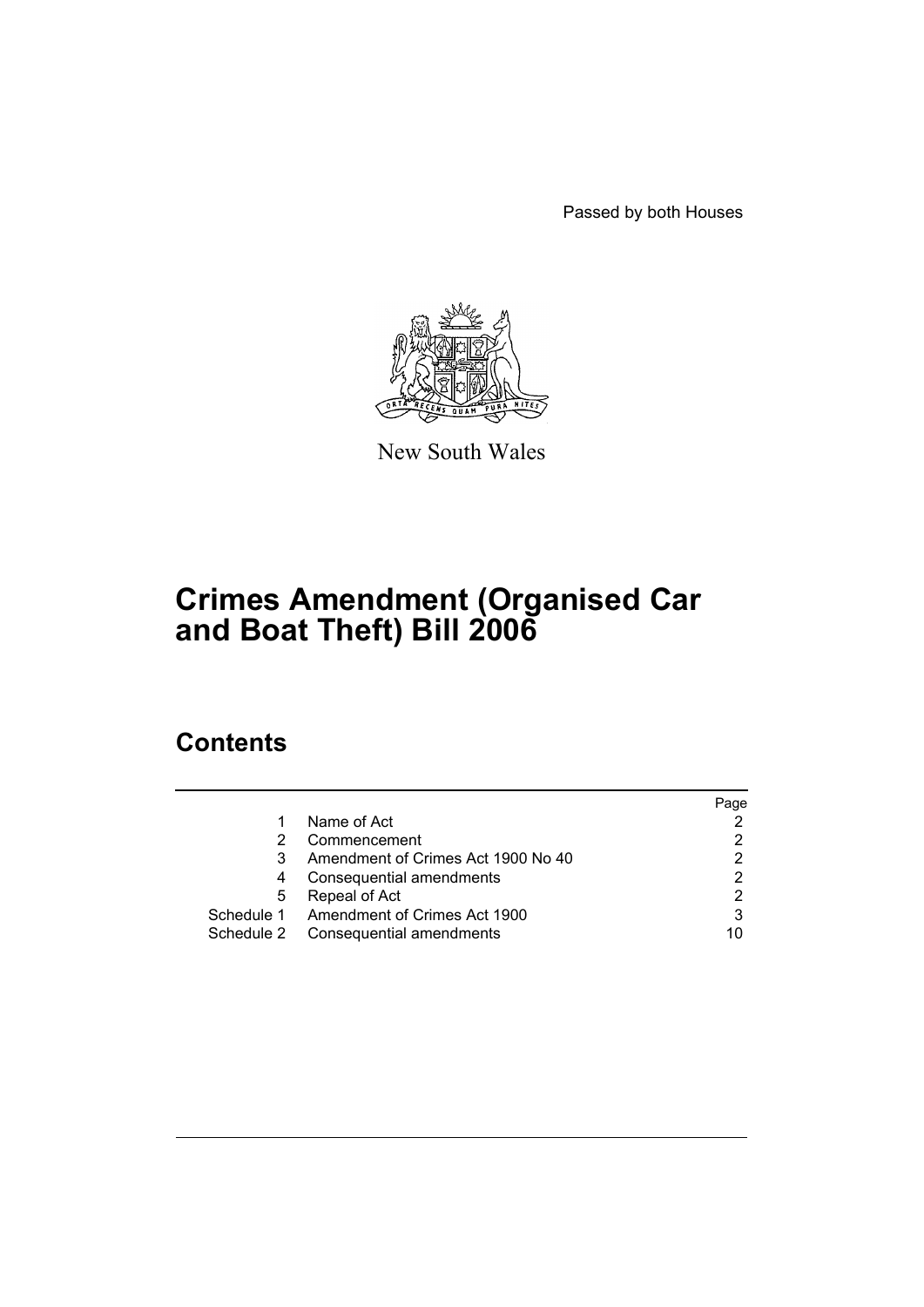*I certify that this PUBLIC BILL, which originated in the LEGISLATIVE ASSEMBLY, has finally passed the LEGISLATIVE COUNCIL and the LEGISLATIVE ASSEMBLY of NEW SOUTH WALES.*

> *Clerk of the Legislative Assembly. Legislative Assembly, Sydney, , 2006*



New South Wales

# **Crimes Amendment (Organised Car and Boat Theft) Bill 2006**

Act No , 2006

An Act to amend the *Crimes Act 1900* to make further provision with respect to theft of motor vehicles and vessels, and their parts; to amend other Acts consequentially; and for other purposes.

*I have examined this Bill, and find it to correspond in all respects with the Bill as finally passed by both Houses.*

*Chairman of Committees of the Legislative Assembly.*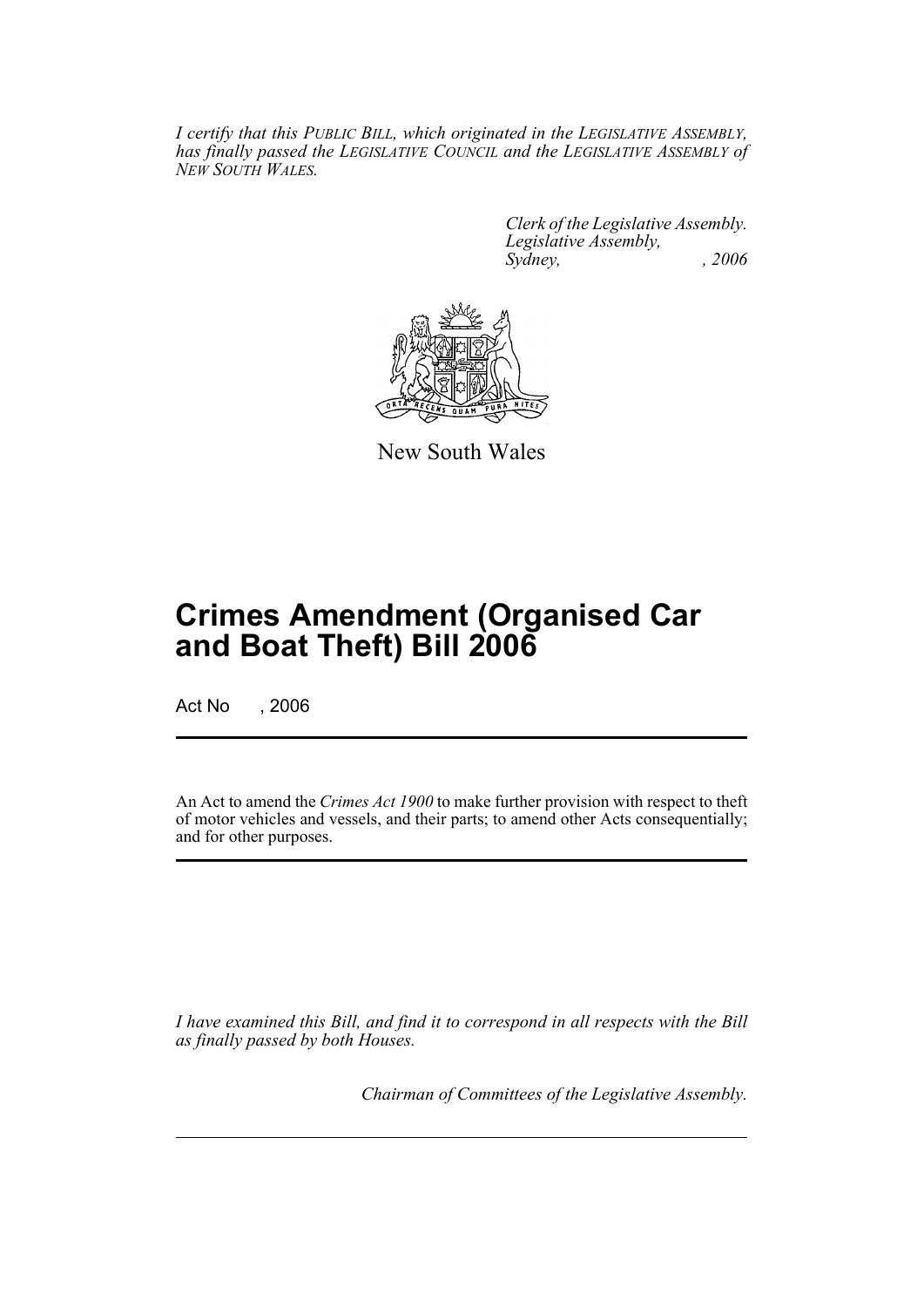#### **The Legislature of New South Wales enacts:**

#### **1 Name of Act**

This Act is the *Crimes Amendment (Organised Car and Boat Theft) Act 2006*.

#### **2 Commencement**

This Act commences on a day or days to be appointed by proclamation.

#### **3 Amendment of Crimes Act 1900 No 40**

The *Crimes Act 1900* is amended as set out in Schedule 1.

#### **4 Consequential amendments**

The Acts specified in Schedule 2 are amended as set out in that Schedule.

#### **5 Repeal of Act**

- (1) This Act is repealed on the day following the day on which all of the provisions of this Act have commenced.
- (2) The repeal of this Act does not, because of the operation of section 30 of the *Interpretation Act 1987*, affect any amendment made by this Act.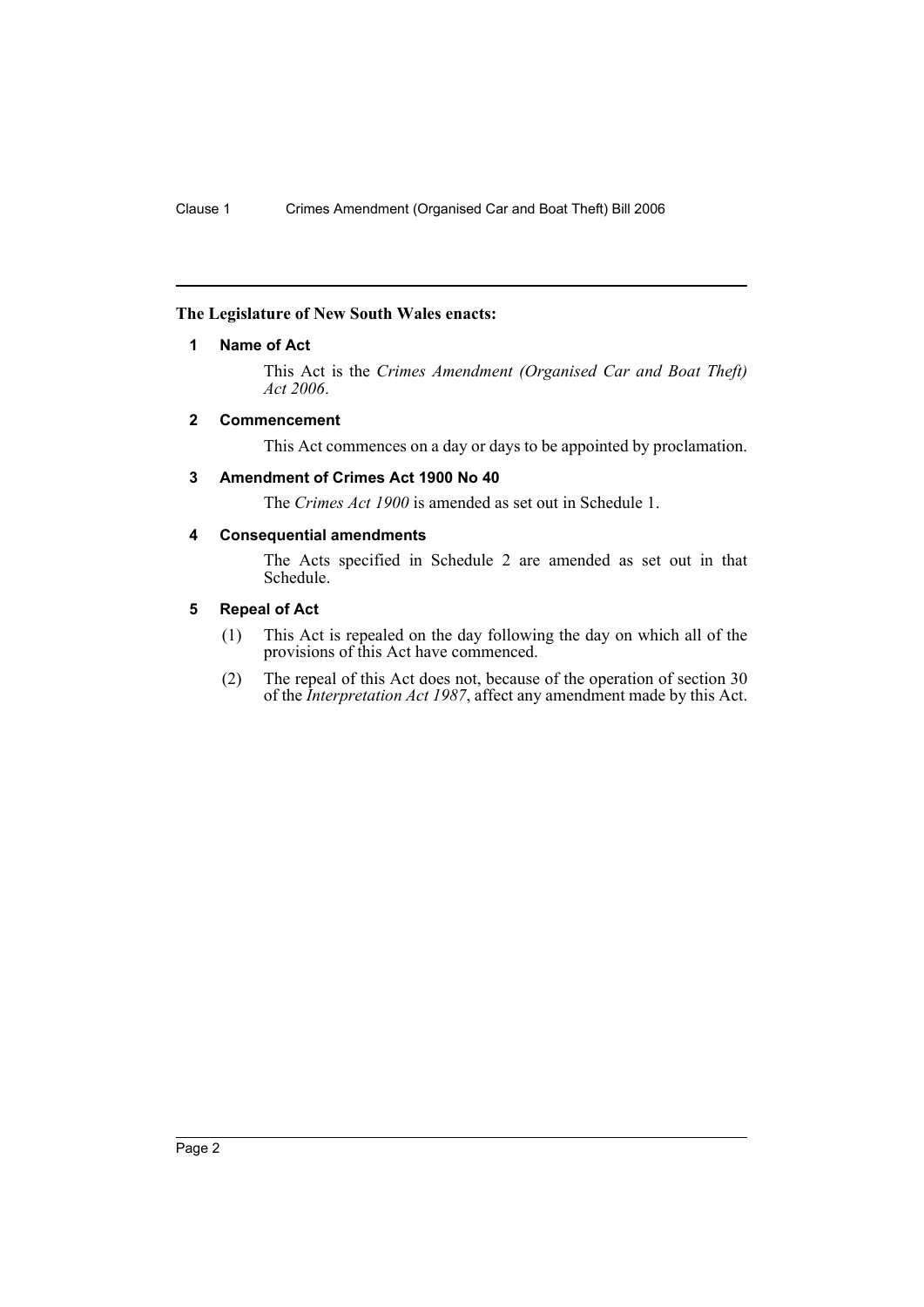Amendment of Crimes Act 1900 New York 1900 Network 1900 Schedule 1

## **Schedule 1 Amendment of Crimes Act 1900**

(Section 3)

- **[1] Section 4 Definitions** Omit the definition of *Vessel* from section 4 (1).
- **[2] Section 114 Being armed with intent to commit indictable offence** Omit ", whether decked or undecked" from section 114 (2).
- **[3] Section 154A Taking a conveyance without consent of owner** Omit ", whether decked or undecked" from section 154A (2).
- **[4] Section 154AA Car stealing etc** Omit the section.
	-
- **[5] Section 154C Taking motor vehicle or vessel with assault or with occupant on board**

Insert "or vessel" after "motor vehicle" wherever occurring in section 154C (1).

#### **[6] Section 154C (3)**

Insert in alphabetical order:

*drive* includes operate.

*vessel* means a vessel within the meaning of the *Marine Safety Act 1998*.

#### **[7] Part 4, Division 1, Subdivision 5A**

Insert after Subdivision 5:

#### **Subdivision 5A Offences relating to theft of motor vehicles and vessels**

#### **154E Definitions**

(1) In this Subdivision:

*interfere* with a thing includes alter, deface, remove, obliterate, conceal or add anything to the thing.

*motor vehicle* means:

(a) a motor vehicle within the meaning of the *Road Transport (General) Act 2005* (whether or not the vehicle contains the motor intended to form part of it), or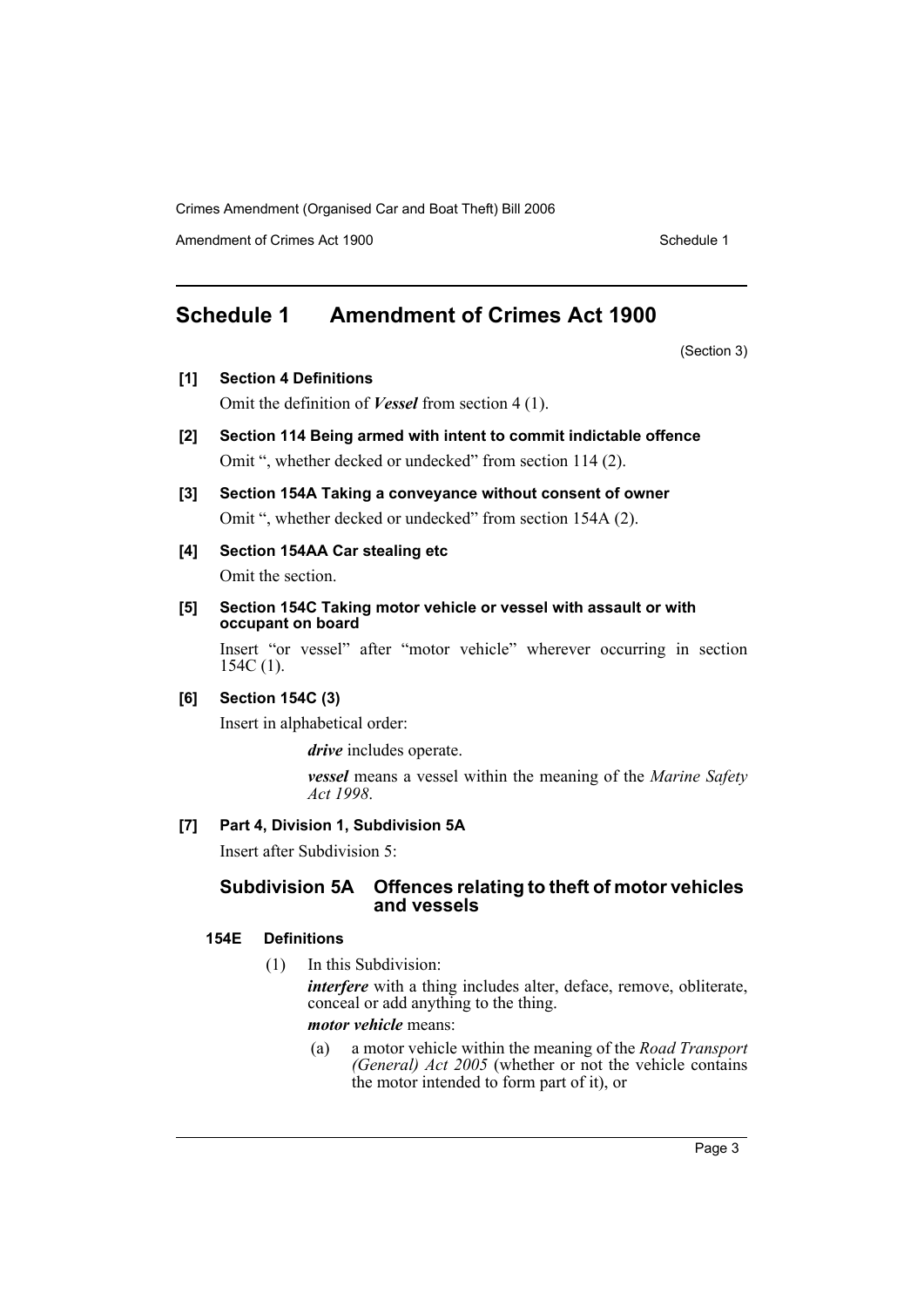Schedule 1 Amendment of Crimes Act 1900

- (b) a motor intended to form part of, or capable of forming part of, any such motor vehicle, or
- (c) any part of any such motor vehicle containing, or consisting of, an identification plate for a vehicle under the *Motor Vehicle Standards Act 1989* of the Commonwealth.

*unique identifier* means any numbers, letters, symbols or other identification information:

- (a) marked on or attached to a motor vehicle or vessel, or a part of a motor vehicle or vessel, or
- (b) marked on a thing that is designed to be attached to a motor vehicle or vessel, or a part of the motor vehicle or vessel, or
- (c) stored in electronic form in a part of a motor vehicle or vessel,

for the primary purpose of:

- (d) enabling a particular motor vehicle, vessel or part to be distinguished from all other motor vehicles, vessels or parts (including by enabling a part to be identified as a part of a particular motor vehicle or vessel), or
- (e) identifying different motor vehicle or vessel production batches (including by enabling a part to be identified as a part of a motor vehicle or vessel of a particular production batch).

*vessel* means a vessel within the meaning of the *Marine Safety Act 1998*.

(2) For the purposes of this Subdivision, a *part* of a motor vehicle or vessel includes a thing (such as a key) manufactured in connection with the motor vehicle or vessel that enables the operation of the motor vehicle or vessel or prevents the unauthorised operation of the motor vehicle or vessel.

#### **154F Stealing motor vehicle or vessel**

A person who steals a motor vehicle or vessel is guilty of an offence.

Maximum penalty: imprisonment for 10 years.

#### **154G Facilitating organised car or boat rebirthing activities**

- (1) A person who facilitates a car or boat rebirthing activity that is carried out on an organised basis knowing that:
	- (a) it is a car or boat rebirthing activity, and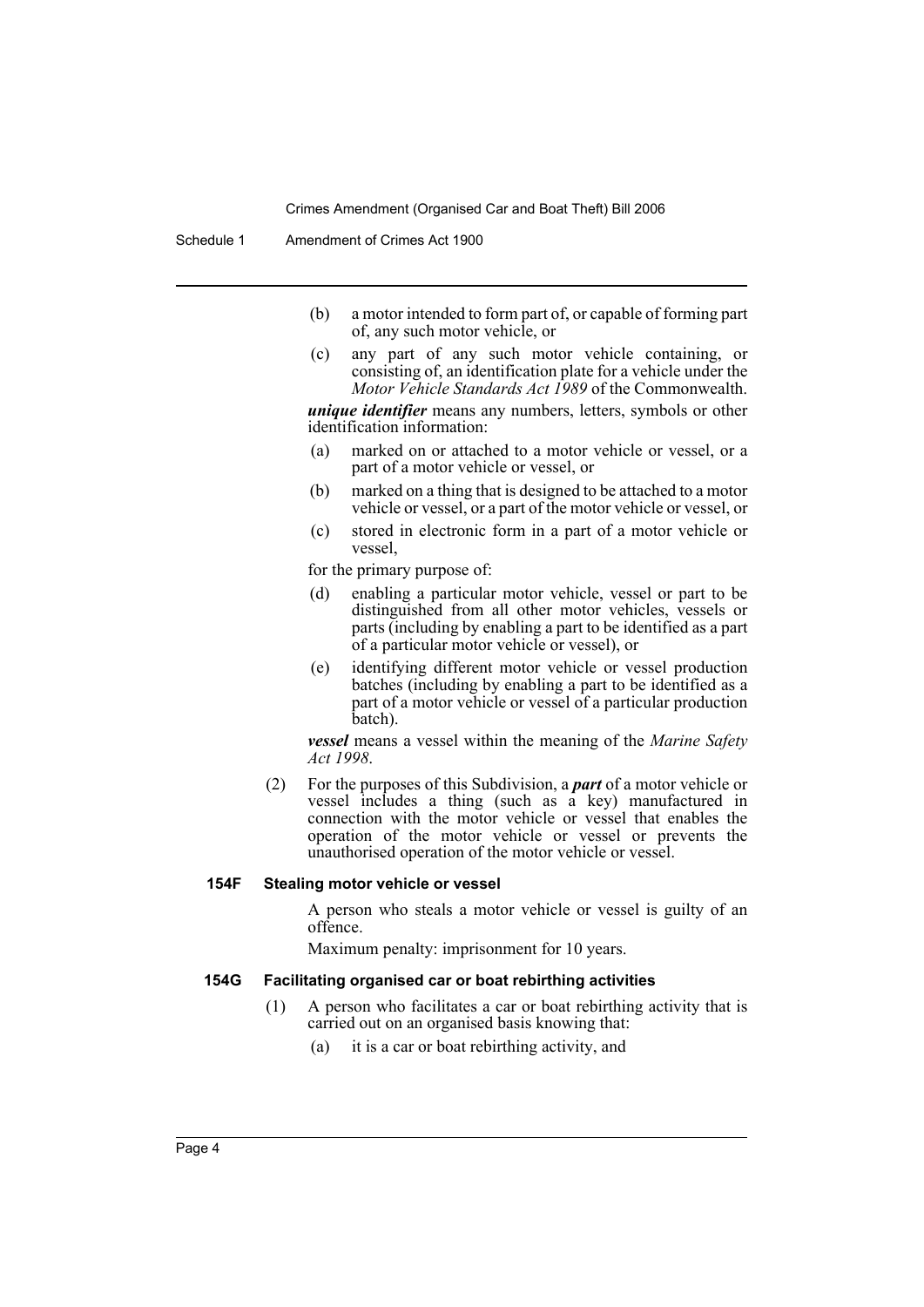Amendment of Crimes Act 1900 New York 1900 New York 1900 New York 1900 Schedule 1

(b) it is carried out on an organised basis,

is guilty of an offence.

Maximum penalty: imprisonment for 14 years.

- (2) For the purposes of this section, a *car or boat rebirthing activity* is an activity involving one or more of the following:
	- (a) the stealing of a motor vehicle or vessel or the receiving of a stolen motor vehicle or stolen vessel,
	- (b) the interference with a motor vehicle or vessel, or a part of a motor vehicle or vessel, or a unique identifier, for the purpose of concealing the fact that a motor vehicle or vessel, or any part of a motor vehicle or vessel, is stolen,
	- (c) the affixing of stolen parts to a motor vehicle or vessel,
	- (d) the interference with a unique identifier, being a unique identifier that wholly or partly identifies a motor vehicle or vessel for registration under a law of any jurisdiction, for the purpose of disguising or misrepresenting the identity of a motor vehicle or vessel,
	- (e) the registration, in this or any other jurisdiction, of a stolen motor vehicle or stolen vessel, or of a motor vehicle or vessel that has had stolen parts affixed to it,
	- (f) the supply of, or offering to supply, a stolen motor vehicle or stolen vessel.
- (3) A person *facilitates* a car or boat rebirthing activity if the person:
	- (a) takes, or participates in, any step, or causes any step to be taken, that is part of the activity, or
	- (b) provides or arranges finance for any step that is part of the activity, or
	- (c) provides the premises in which any step that is part of the activity is taken, or allows any step that is part of the activity to be taken in premises of which the person is the owner, lessee or occupier or of which the person has the care, control or management.
- (4) A car or boat rebirthing activity is carried out on an *organised basis* if:
	- (a) it is planned, organised, structured or otherwise carried out in such a manner as to indicate that the activity is carried out on more than one occasion and involves more than one participant, and
	- (b) it is carried out for profit or gain.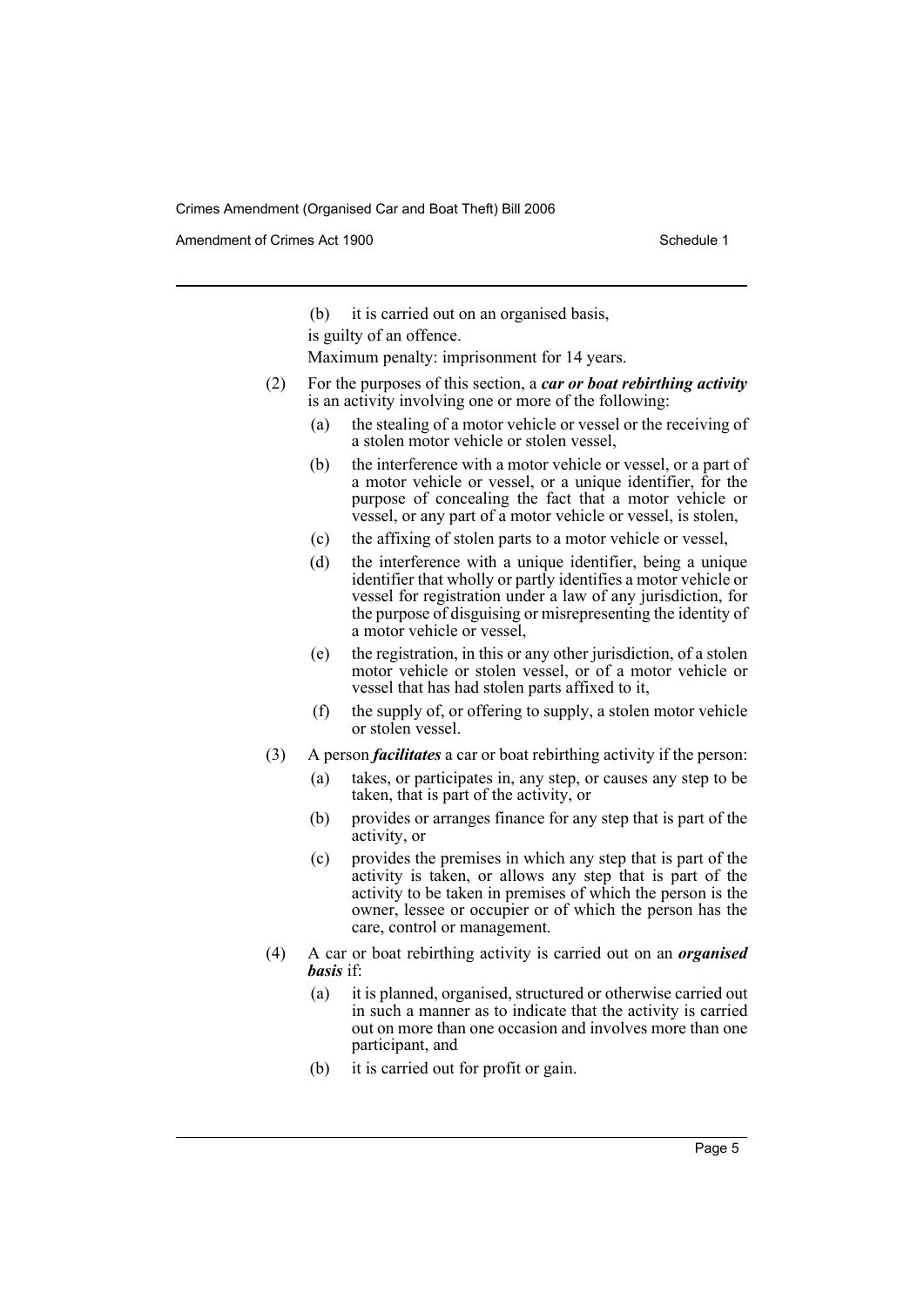Schedule 1 Amendment of Crimes Act 1900

- (5) In proceedings for an offence against this section, for the purpose of proving that an activity was carried out on an organised basis, or that the accused knew it was carried out on an organised basis, it is not necessary to prove:
	- (a) that the accused knew any of the participants in the activity or that any of the participants knew each other, or
	- (b) that the activity was planned, organised, structured or otherwise carried out under the direction of any particular person or persons or in any hierarchical manner, or
	- (c) that the same participants were involved on each occasion on which the activity was carried out.

#### **154H Making, using and interfering with unique identifiers**

- (1) A person who:
	- (a) dishonestly interferes with, or copies, a unique identifier, or
	- (b) possesses a motor vehicle or vessel, or a part of a motor vehicle or vessel, with the intention of dishonestly interfering with, or copying, a unique identifier, or
	- (c) dishonestly makes a unique identifier, or a purported unique identifier, or
	- (d) knowingly induces another person to accept any information attached to a motor vehicle, vessel or a part of a motor vehicle or vessel as a genuine unique identifier for the motor vehicle, vessel or part, when the information is not in fact a genuine unique identifier for that motor vehicle, vessel or part,

is guilty of an offence.

Maximum penalty: imprisonment for 7 years.

- (2) For the purposes of this section, information is *attached* to a motor vehicle, vessel or a part of a motor vehicle or vessel if it is:
	- (a) marked on or attached to the motor vehicle, vessel or part, or
	- (b) marked on a thing attached to the motor vehicle, vessel or part, or
	- (c) stored in electronic form in a part of the motor vehicle or vessel.
- (3) In proceedings for an offence against this section, if it is necessary to allege a person knowingly induced another person to accept information attached to a motor vehicle, vessel or a part of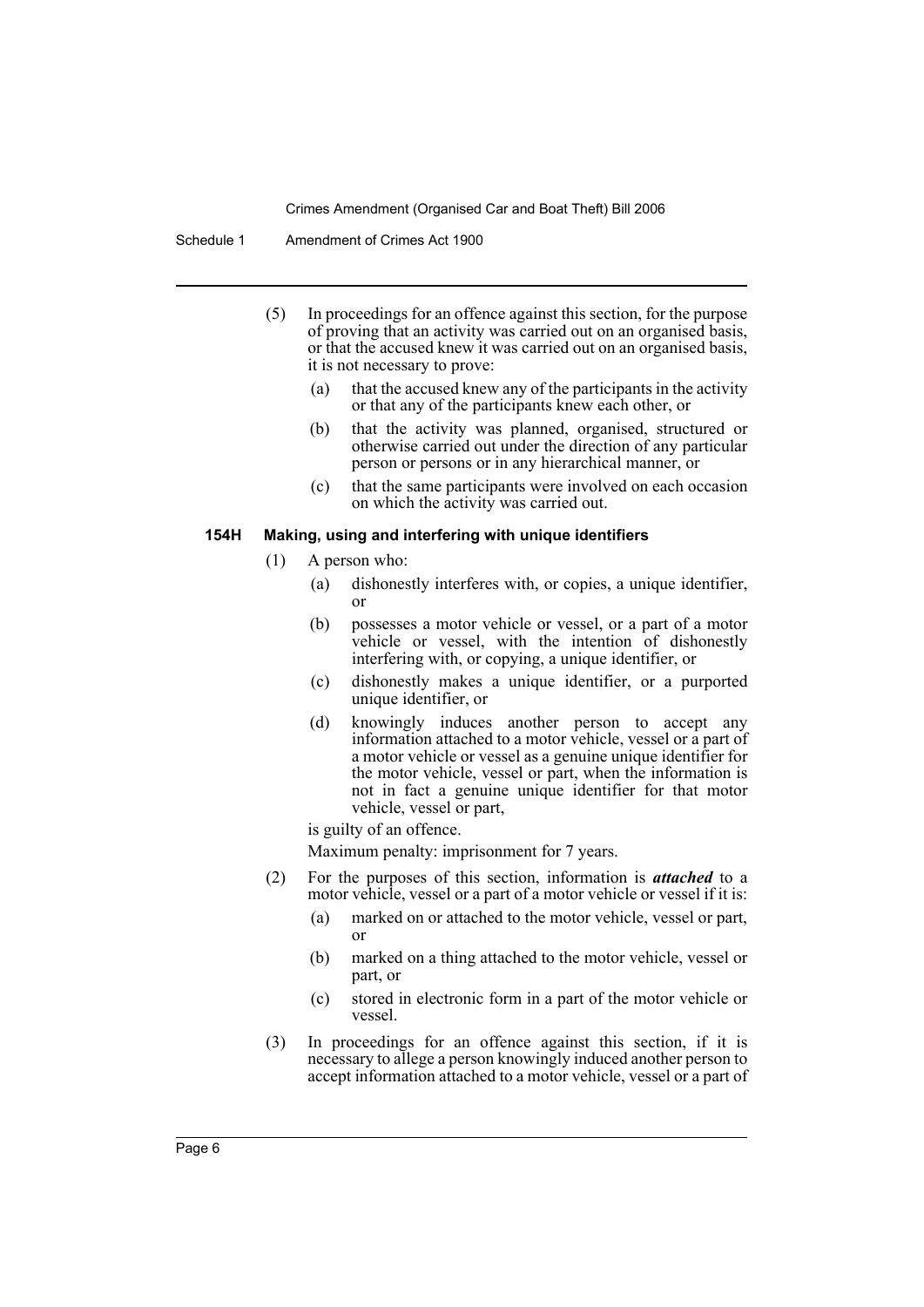Amendment of Crimes Act 1900 New York 1900 New York 1900 New York 1900 Schedule 1

a motor vehicle or vessel as a genuine unique identifier for the motor vehicle, vessel or part, it is not necessary to allege that the accused knowingly induced a particular person to accept the information as a genuine unique identifier.

- (4) In this section, a reference to inducing a person to accept information attached to a motor vehicle, vessel or a part of a motor vehicle or vessel as a genuine unique identifier includes a reference to causing a computer to respond to the information attached to the motor vehicle, vessel or part as if it were a genuine unique identifier.
- (5) In this section: *information* includes numbers, letters or symbols.

#### **154I Possession of motor vehicle or vessel where unique identifier has been interfered with**

(1) A person who dishonestly has possession of a motor vehicle or vessel, or a part of a motor vehicle or vessel, a unique identifier of which has been interfered with, is guilty of an offence.

Maximum penalty: imprisonment for 5 years.

- (2) For the purposes of this section, a person *dishonestly* has possession of a thing if:
	- (a) the person obtained or received the thing dishonestly, or
	- (b) the person intends to register, supply or use the thing dishonestly.

#### **154J Possession of vehicle identification plate not attached to motor vehicle**

- (1) A person is guilty of an offence if the person, without reasonable excuse, knowingly has possession of a vehicle identification plate not attached to the motor vehicle to which it relates. Maximum penalty: imprisonment for 5 years.
- (2) The onus of proof of reasonable excuse in proceedings for an offence against this section lies on the accused.
- (3) In this section:

*motor vehicle* means a motor vehicle within the meaning of the *Road Transport (General) Act 2005* (whether or not the vehicle contains the motor intended to form part of it).

*vehicle identification number* means a vehicle identification number allocated to a vehicle in accordance with the national standards under the *Motor Vehicle Standards Act 1989* of the Commonwealth.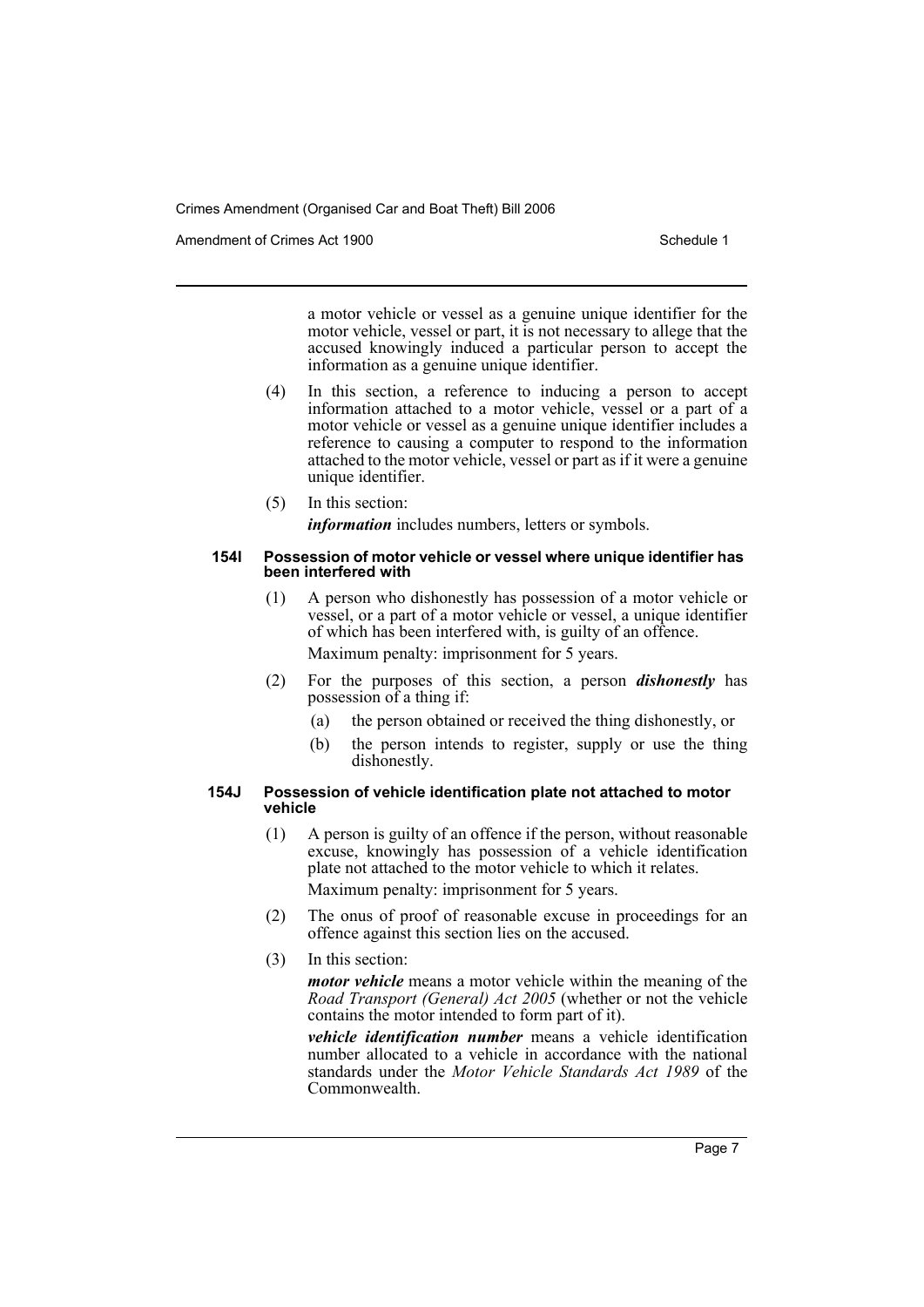Schedule 1 Amendment of Crimes Act 1900

*vehicle identification plate* means a plate, label or other thing that has a vehicle identification number on it, is designed to be attached to a motor vehicle and which:

- (a) enables the motor vehicle to be identified for the purposes of registration under a law of any jurisdiction, or
- (b) includes information relating to the manufacture of the motor vehicle or compliance with the national standards under the *Motor Vehicle Standards Act 1989* of the Commonwealth.

#### **[8] Section 188 Receiving stolen property where stealing a serious indictable offence**

Insert "or a vessel or a vessel part," after "motor vehicle part," in section 188 (1) (a).

#### **[9] Section 188 (2)**

Omit "section 154AA" from the definition of *motor vehicle*.

Insert instead "Subdivision 5A".

#### **[10] Section 188 (2)**

Insert in alphabetical order:

*vessel* means a vessel within the meaning of the *Marine Safety Act 1998*.

#### **[11] Section 527C Persons unlawfully in possession of property**

Insert "or a vessel or a vessel part," after "motor vehicle part," in section 527C (1).

#### **[12] Section 527C (3)**

Omit "section 154AA" from the definition of *motor vehicle*.

Insert instead "Subdivision 5A of Division 1 of Part 4".

#### **[13] Section 527C (3)**

Omit ", whether decked or undecked," from the definition of *premises*.

#### **[14] Section 527C (3)**

Insert in alphabetical order:

*vessel* means a vessel within the meaning of the *Marine Safety Act 1998*.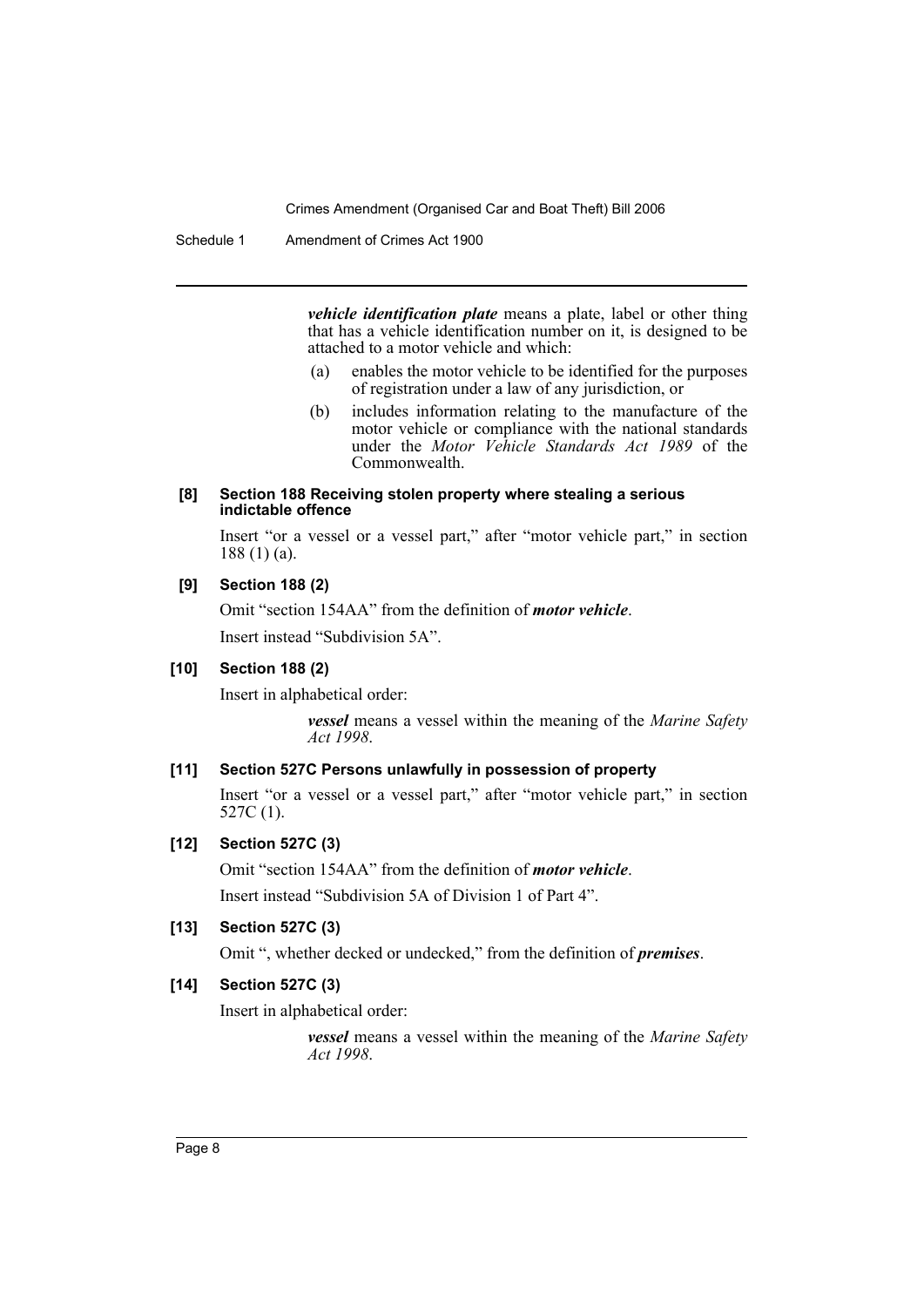Amendment of Crimes Act 1900 Schedule 1

**[15] Section 546B Convicted persons found with intent to commit offence** Omit ", whether decked or undecked," from section 546B (2).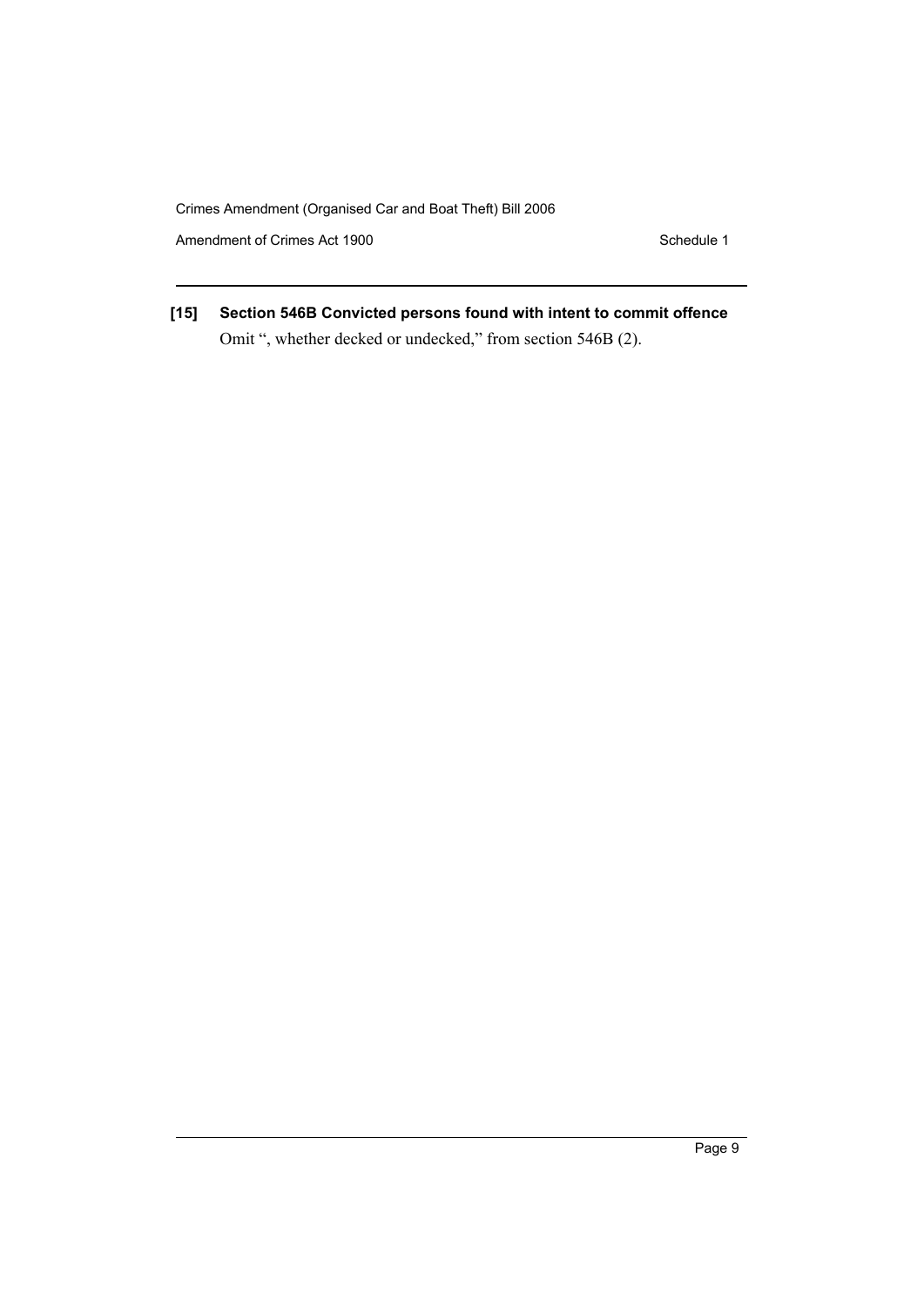Schedule 2 Consequential amendments

## **Schedule 2 Consequential amendments**

(Section 4)

## **2.1 Bail Act 1978 No 161**

#### **Section 8C Presumption against bail for certain repeat property offenders**

Omit "or 154C" from paragraph (a) of the definition of *serious property offence* in section 8C (4). Insert instead ", 154C or 154F".

## **2.2 Criminal Procedure Act 1986 No 209**

## **[1] Schedule 1 Indictable offences triable summarily** Insert ", 154F" after "154D" in clause 9 in Table 1.

**[2] Schedule 1, Table 2, clause 4 Other property offences** Insert ", 154H, 154I or 154J" after "154A".

## **2.3 Motor Dealers Act 1974 No 52**

# **[1] Section 12 Grounds on which application to be granted or refused** Omit "section 154AA" wherever occurring in section 12 (2) (i) and (4) (k). Insert instead "Subdivision 5A of Division 1 of Part 4".

## **[2] Section 20D Notices to show cause**

Omit "section 154AA" wherever occurring in section 20D (1) (d1). Insert instead "Subdivision 5A of Division 1 of Part 4".

## **2.4 Motor Vehicle Repairs Act 1980 No 71**

## **[1] Section 18 Refusal of application for licence**

Omit "section 154AA" wherever occurring in section 18 (1) (i) and (3) (k). Insert instead "Subdivision 5A of Division 1 of Part 4".